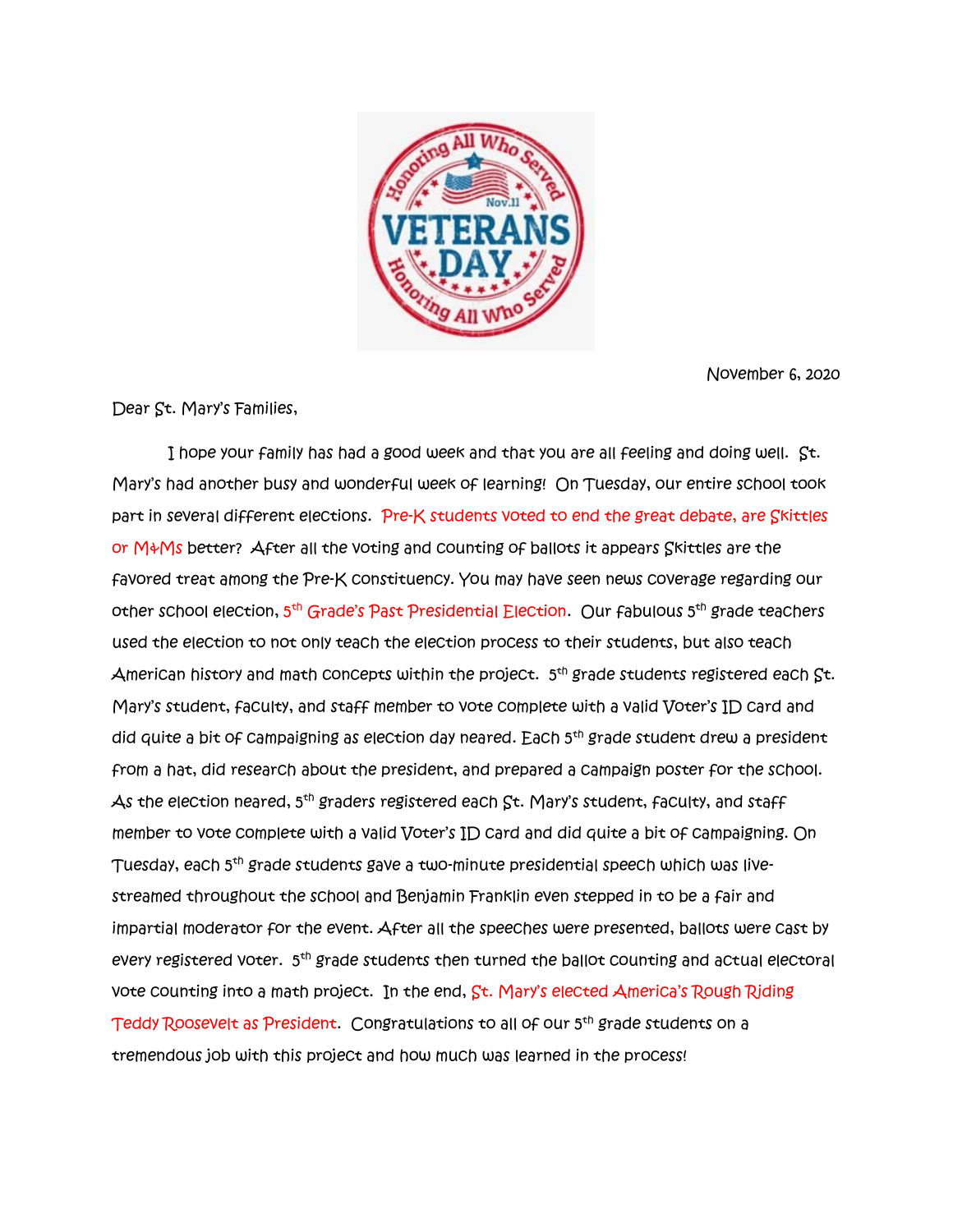School photos were sent home this week in either Communicator Envelopes or in your child's classroom folder/packet. It is always fun to look at all of the adorable smiles on the faces of our students! If you would like your child to take a re-take school photo or if your child happened to be absent when school photos were taken, retakes have been rescheduled for Monday, November 16<sup>th</sup>. If your child is an elementary student, he or she needs to wear either a red or navy uniform shirt. Early Childhood students may wear any special outfit that they would feel extra snazzy in for picture day. Information about retakes can be found in your family's Communicator Envelope that he or she brought home today.

 This month's Charity Dress Day was rescheduled to this coming Wednesday, November  $11<sup>th</sup>$  so that all  $St.$  Mary's students could participate. This month's charity is  $St.$  Peter's Outreach House, which provides a free lunch Monday through Friday, and two times a month on Sundays to anyone in need of a meal in the Joplin area. We will be raising funds that will help volunteers purchase food and other supplies to help those in need have a delicious and nutritious meal. Thank you in advance for your thoughtful and generous donation to this month's charity. As a reminder, students who dress out of uniform clothing for this day should bring a monetary donation to help support the month's charity.

 This coming Friday, November 13th is a noon dismissal day at St. Mary's. Lunch will be served and students will be dismissed through the afternoon carline system starting around noon. After School Care will be provided until 5:30 p.m. Faculty members will be meeting for our monthly afternoon of professional development.

This coming week, November 9<sup>th</sup> –  $13^{\text{th}}$  is St. Mary's Fall Scholastic Book Fair, Covid Style! We are having to do a few things a little differently due to Covid precautions, but Home and School has worked hard to bring the highly anticipated and always fun Book Fair to St. Mary's. Students will be able to make a wish list and look at books like usual, but the book fair will not be "open" for normal shopping this year. Instead, students will be bringing home a book fair booklet to preview and use to pick out books they would like to purchase. Our Book Fair has a link that has an interactive flyer of books available at the book fair as well as information on how to set up a secure e-wallet so you don't have to send money to school with your child.

[https://bookfairs.scholastic.com/bookfairs/cptoolkit/homepage.do?method=homepage&url=stma](https://bookfairs.scholastic.com/bookfairs/cptoolkit/homepage.do?method=homepage&url=stmaryschool26) [ryschool26](https://bookfairs.scholastic.com/bookfairs/cptoolkit/homepage.do?method=homepage&url=stmaryschool26)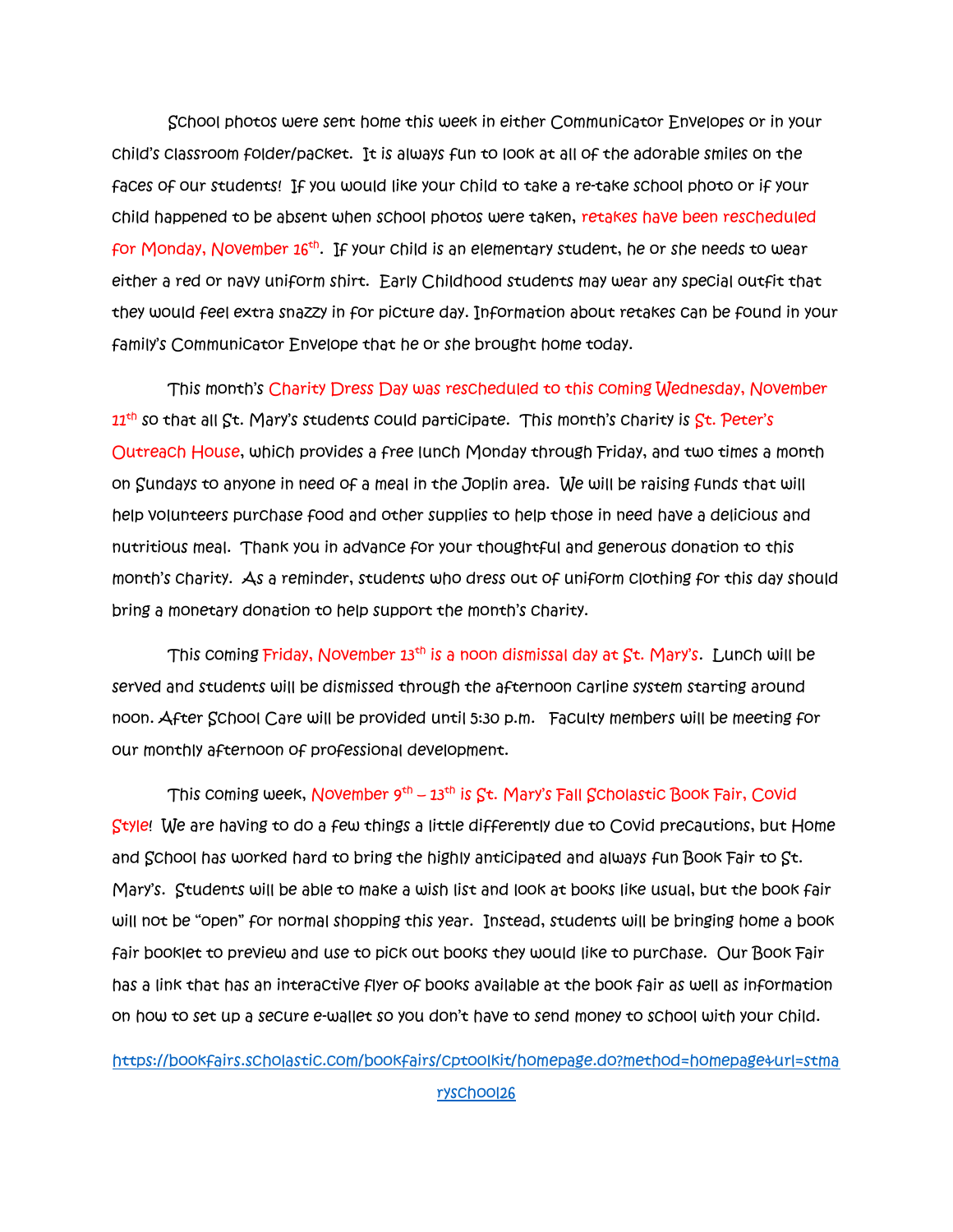If parents want to purchase any of the books their child has picked out, there are a few options for purchasing books. You may make a list of books that you would like to purchase for your child and include a form of payment (if you don't create the e-wallet option) in an envelope marked "Book Fair" labeled with your child's name and teacher. The envelope will be turned in at the office and on Wednesday and Friday Home and School volunteers will pull books to fulfill the orders and deliver them to classrooms. Another option is to shop online and have the books shipped to the school free of charge. We know this is a little different from book fairs in the past, but we felt this was the best option for our students and school community. Teachers will be creating classroom wish lists if you would like to purchase a special book or two for a classroom library. Please contact Tara Horinek (417-529-6684) with any questions you might have about the book fair or Home and School.

 Home and School has also extended the ordering deadline for St. Mary's and JACS Spirit Wear to Monday, November 9th . Our awesome t-shirts are still available in addition to a few cooler weather options such as hoodies and sweatshirts. If you are interested in looking at the spirit wear items and possibly ordering, the link to place an order is:

## [https://jacsstmarys2020.itemorder.com/sale?read\\_message=true](https://jacsstmarys2020.itemorder.com/sale?read_message=true)

Items ordered by the November 9<sup>th</sup> deadline will be in by Thanksgiving. Please contact Tara Horinek at 417-529-6684 with any questions you may have about the items or ordering process. Thank you for supporting our wonderful Home and School Association!

Speaking of clothing, please take time this weekend to review the  $St.$  Mary's winter dress code adjustments that went into effect on November 1st. The St. Mary's Dress Code is attached to this email and can be found on pages 16-19 in your Family Handbook. There are several changes that go into effect on November  $1<sup>st</sup>$  of each school year, most evident being that shorts may no longer be worn to school again until March  $1^{st}$ . In addition to the change with shorts, here are a few other changes:

> • Elementary girls who wear a uniform skirt, skort, or jumper may not wear ankle socks after November  $1^{st}$ . Students must wear knee high socks, tights (solid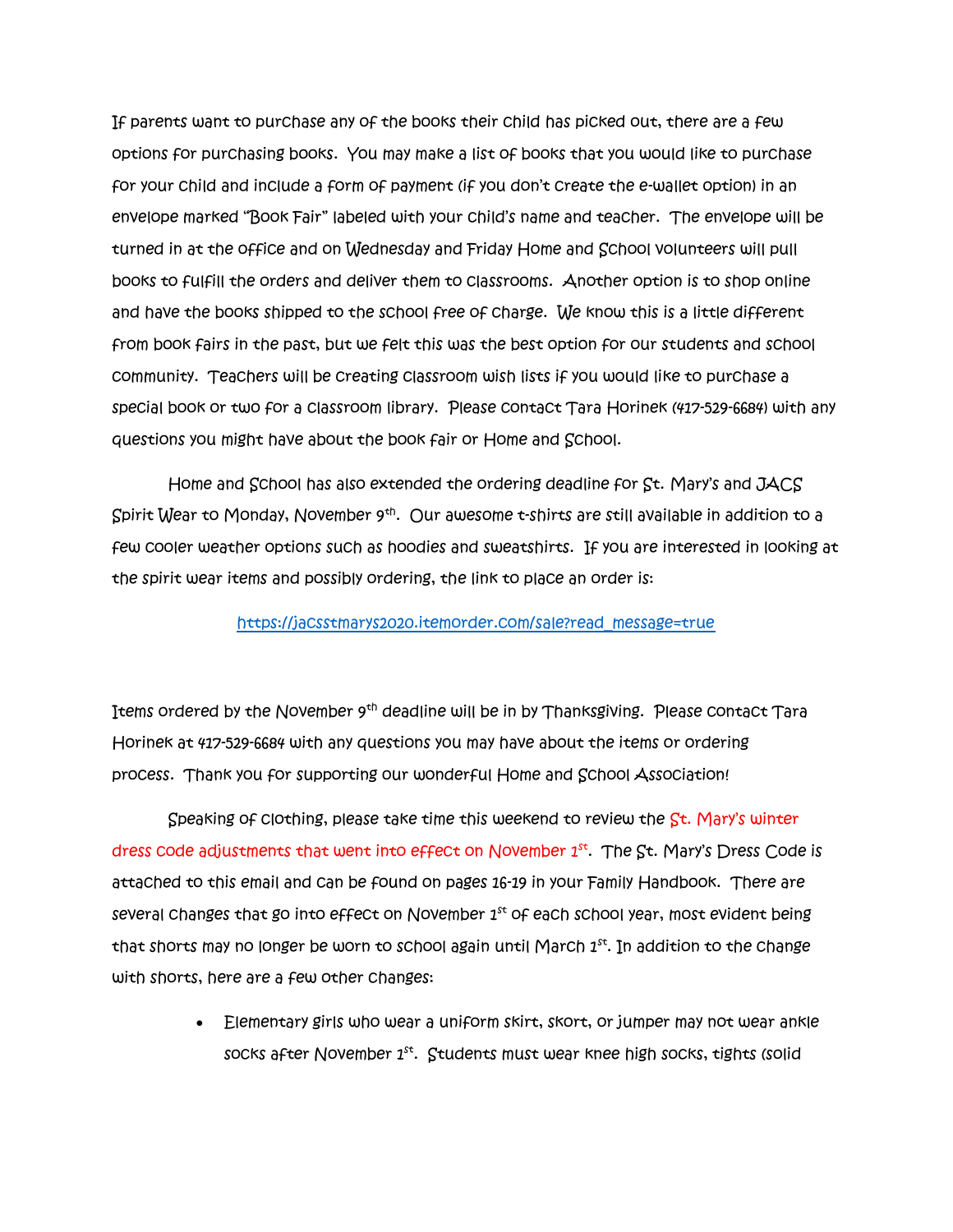white or navy), or leggings (solid white or navy) instead to keep legs covered and warm during the chilly winter months.

- Sweaters may be crewneck with long sleeves, vest, crewneck or V-neck cardigan, or quarter zip. Solid white, red, or navy blue. No loose weaves, no patterns, no hoods.
- Only JACS (St. Mary's or JACS) hoodies are allowed to be worn during the school day. JACS hoodies must be worn over a uniform shirt except on Charity Dress Day or Casual Dress Days, and may not be worn to Mass. All other hoodies may not be worn during the school day except when worn outside as outerwear.
- Solid colored leggings in white or navy may be worn from November  $1^{st}$  to February 28<sup>th</sup> under skirts, skorts, or jumpers an as extra layer during colder weather. Leggings may not be worn as pants at any time.

In addition to these changes, please remember that No-Show socks MAY NEVER BE WORN to school, they are not part of the uniform dress code. Socks may be solid white, khaki, red, or navy blue in color, no patterns are allowed on normal uniform dress days. Girls may wear ankle length socks with pants but need to follow winter dress code guidelines when wearing skirts, skorts, or jumpers. Boys may wear crew or mid-calf socks and must be clearly visible on the ankle above the top of the shoe. Many students are coming to school wearing no-show socks to school and your attention to following this part of the dress code would be greatly appreciated.

 Make plans to attend the McAuley Winter Sports Social and Youth Basketball Meeting on Friday, November 13th starting at 5:00 p.m. There will be a great pulled pork dinner with sides served for \$5, raffles, and Warrior merchandise for sale. The McAuley boys' basketball team will scrimmage each other starting at 6:30 p.m. and basketball and cheerleaders will be introduced as well. There will be a short St. Mary's meeting following the scrimmage at 7:00 p.m. to discuss our St. Mary's youth basketball program. More details of this fun evening are attached to this email.

 Catholic Schools Week is celebrated around the country each January and during this special week, Joplin Area Catholic Schools recognizes our dedicated and loving